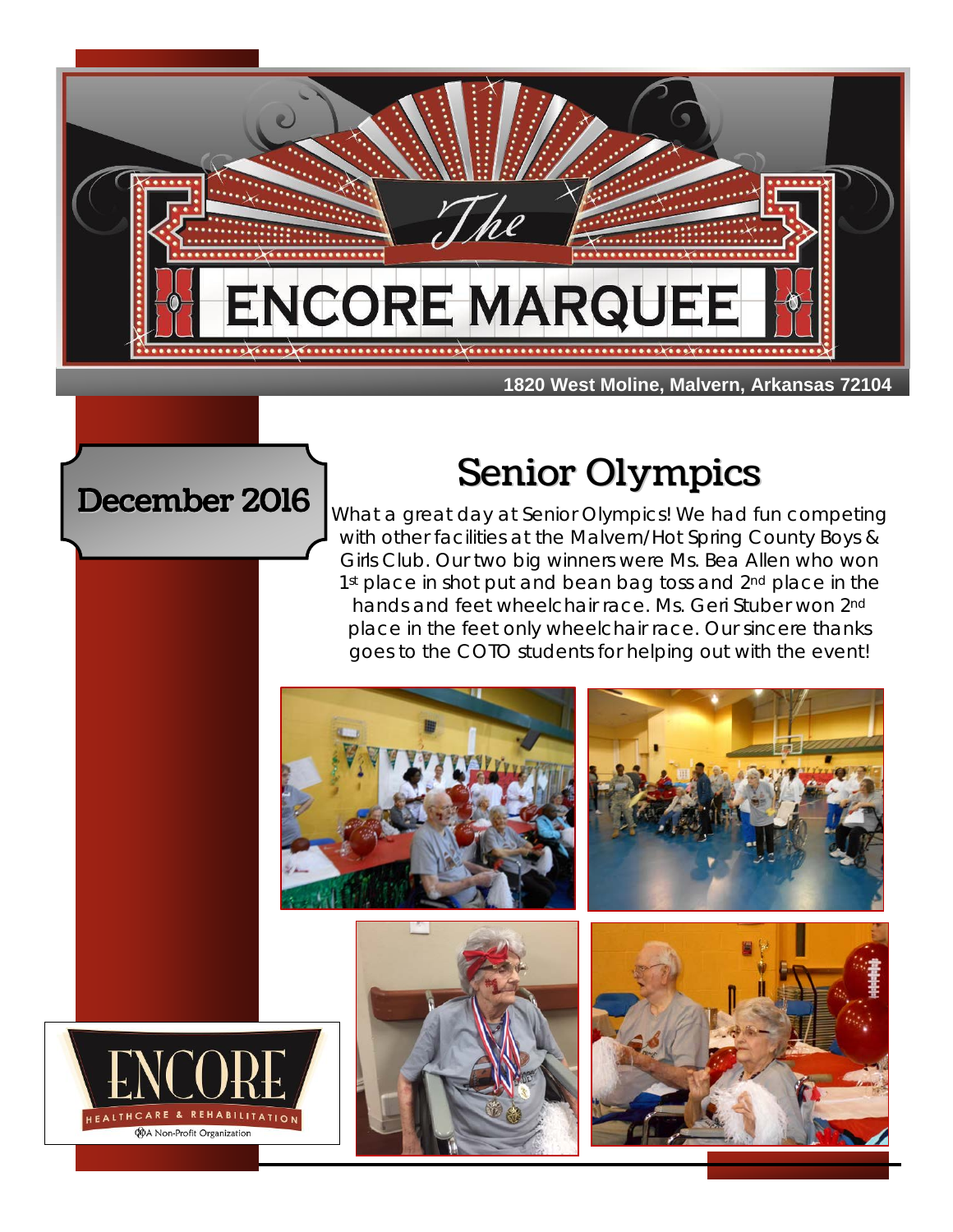## **Page 2 of 4 The Encore Marquee**

### **Inspirational Quote of the Month**

"If not us, who? If not now, when?"

– John F. Kennedy



| <b>Residents:</b>   |       |
|---------------------|-------|
| G. Peevy            | 12/01 |
| M. Scott            | 12/08 |
| <b>B.</b> Ainsworth | 12/10 |
| F. Brown            | 12/13 |
| L. Lankford         | 12/14 |
| R. Watson           | 12/15 |
| M. Owens            | 12/19 |
| JD. McDougal        | 12/28 |
|                     |       |

#### **Employees:**

| Mark Overstreet     | 12/04 |
|---------------------|-------|
| Dawn Groover        | 12/14 |
| <b>Tammy Cook</b>   | 12/20 |
| <b>Betty Golden</b> | 12/23 |
| Wanda Johnson       | 12/28 |



## Honoring Our Veterans

Thank you to all the Veterans who have served our country. Encore honored our resident veterans in a special Veterans Day celebration. We are very blessed to have these special veterans in our facility: Mr. Gillespie, Mr. Walker, Mr. Jones, Mr. Hobbs, Mr. Felty, Mr. McDougal, Mr. Thompson, Mr. J. Holmes, Mr. B. Holmes, Mr. Brewer, and Mr. Beck.

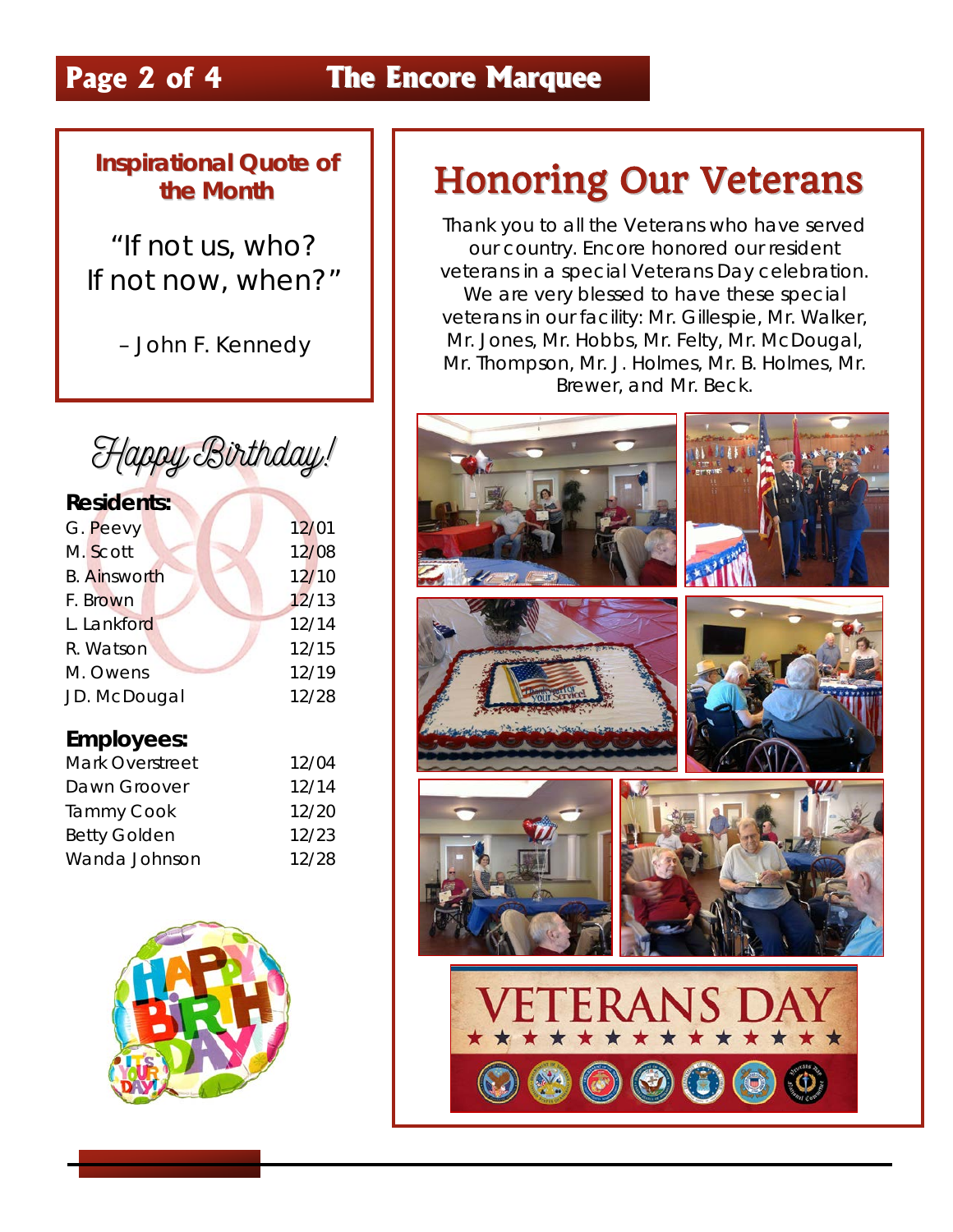## **The Encore Marquee Page 3 of 4**

## Winter Wonderland

Encore residents and staff love the Christmas season and, around here, it's definitely beginning to look a lot like Christmas! We have some absolutely beautiful trees thanks to Stephanie Collie and her Christmas elves from Posies. Please join us for our Christmas Party/Open House on December 13 (details are below). We can't wait to rock around the Christmas trees with you all!







*Our mission is to enable our residents to live life to its fullest, regardless of age or health, with compassion, understanding, respect, dignity, and caring support.*





## Ho! Ho! Ho! Join us for our annual Christmas Party & Open House Celebration

Tuesday, December 13th 5:00-7:00 PM at Encore Healthcare & Rehabilitation

Please bring your family for a fun holiday evening. Santa will also be here to hear everyone's Christmas wishes! See you there!